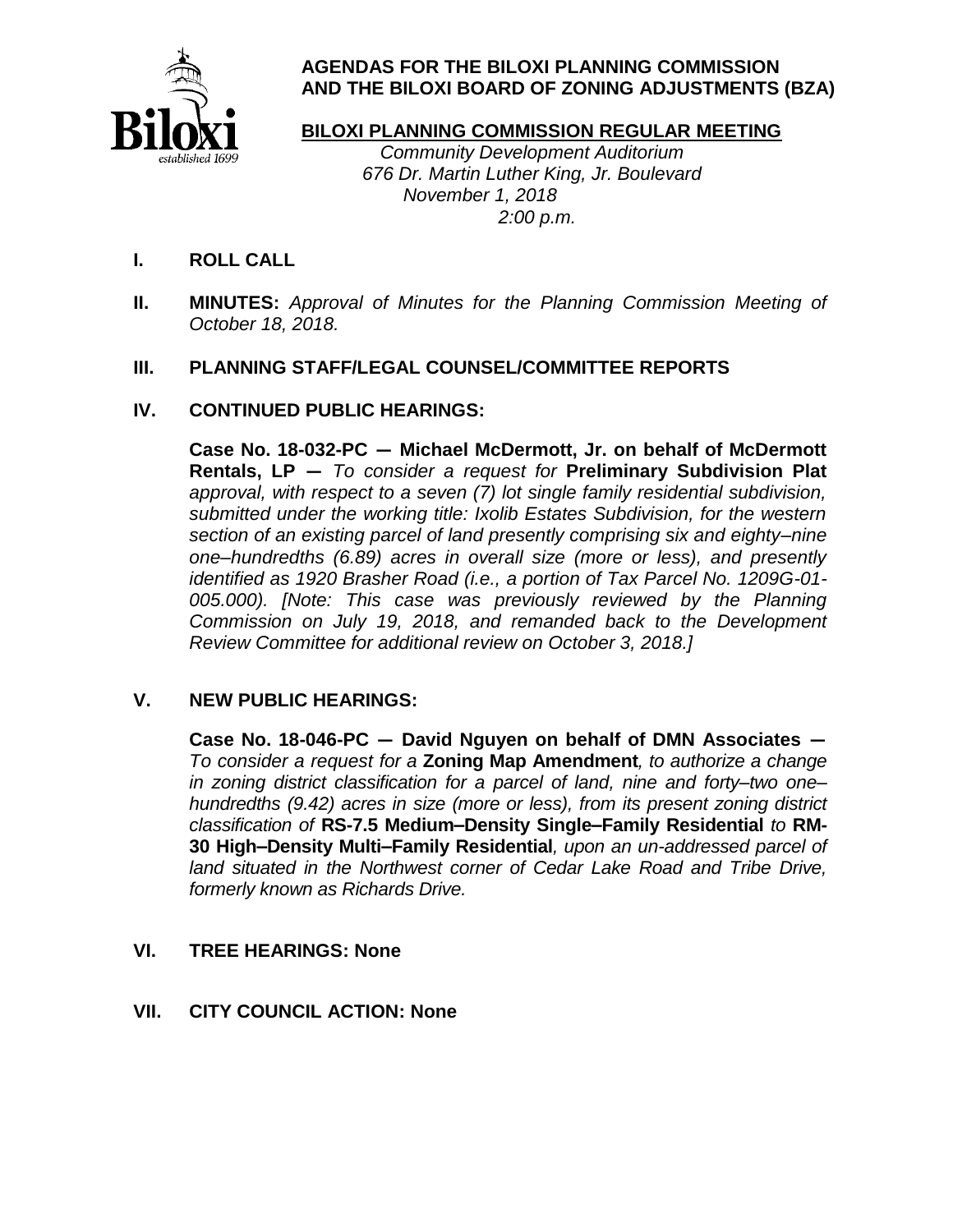#### **VIII. OLD BUSINESS:**

**The following cases will be held in abeyance until such time as final disposition is established regarding the appeal of Case No. 17-059-PC (Map Amendment – Waring Investments, Inc.)** *presently pending in Harrison County Circuit Court.*

**Case No. 17-060-PC — Gulf Orleans, Inc. (owner) and Waring Investments, Inc. (applicant) —** an application requesting **Conditional Use** approval, to authorize the establishment of a Convenience Store with Gas Sales, to be constructed upon land measuring approximately 4.4 acres (more or less) in overall size, (and submitted for re-zoning to NB-Neighborhood Business District Zone re: Companion Case No. 17-059-PC), for property currently situated at the NW corner of Mississippi State Highway 67 and Rue Sanchez (re: Tax Parcel No. 1308H-02-001.000).

**Case No. 17-061-PC — Gulf Orleans, Inc. (owner) and Waring Investments, Inc. (applicant) —** acceptance of a Site Plan, which Site Plan provides for the **Dedication of Property** to the City of Biloxi, specifically for land area which will allow for the widening of the northernmost section of Rue Sanchez, for land area encompassing a total of seven thousand, eight hundred (7800) square feet (more or less), (i.e., a portion of land currently identified as a part of Tax Parcel No. 1308H-02-001.000).

**Open Discussion of the charge from City Council to the Planning commission to explore the advisability of proposing a text amendment to the Land Development Ordinance to creating a special overlay districts with respect to expanding Short-Term Rentals within the city of Biloxi.**

#### *I***X. NEW BUSINESS:** None

## **X. CITIZENS COMMENTS**

#### **XI***.* **COMMUNICATIONS:**

The next regularly scheduled Biloxi Planning Commission meeting will be held at 2:00 p.m. on Thursday, November 15, 2018, in the Auditorium of the Dr. Martin Luther King, Jr., Municipal Building located at 676 Dr. Martin Luther King, Jr. Boulevard.

#### **XII. ADJOURNMENT**